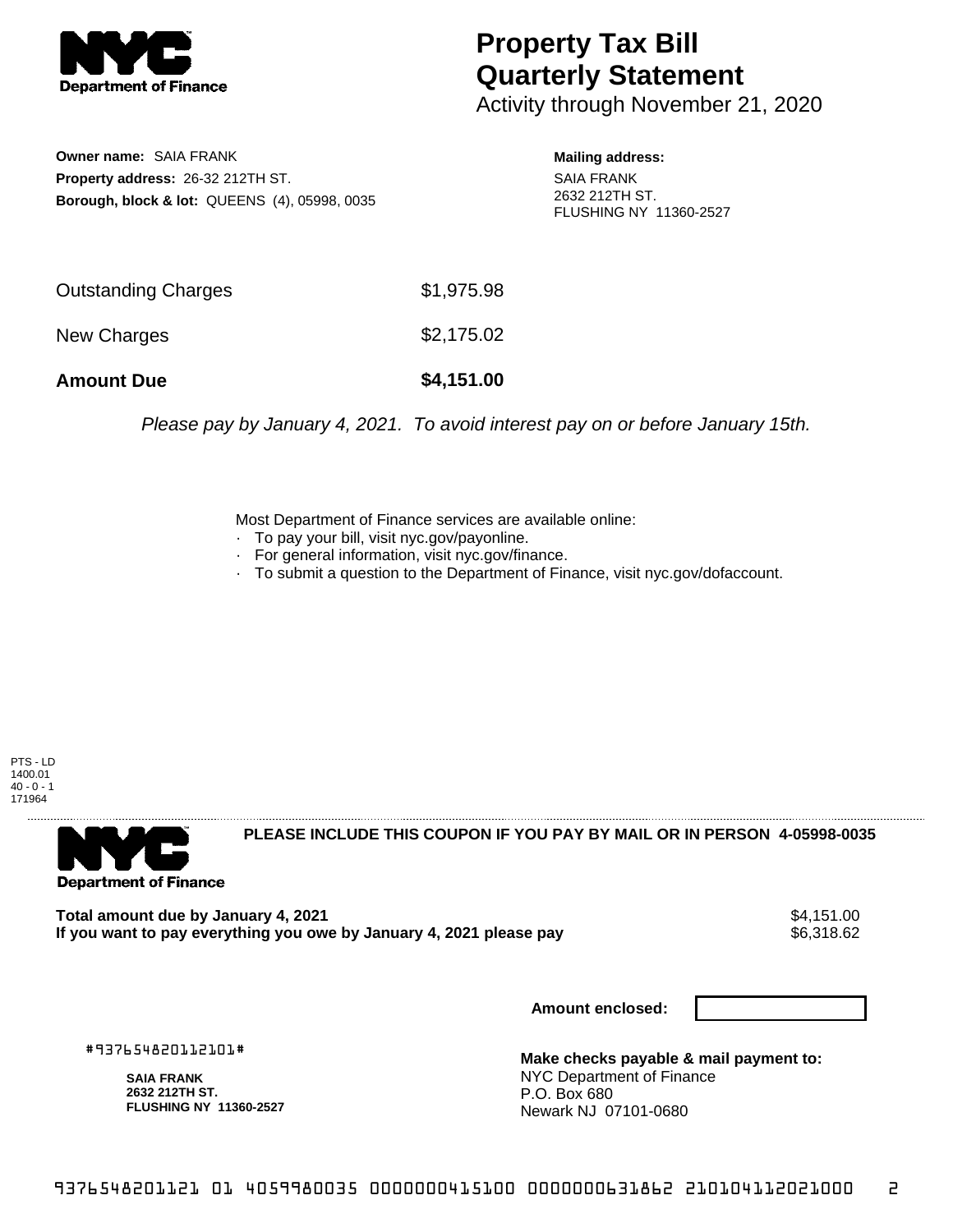

| <b>Billing Summary</b>                                                                                         | <b>Activity Date Due Date</b> | Amount       |
|----------------------------------------------------------------------------------------------------------------|-------------------------------|--------------|
| Outstanding charges including interest and payments                                                            |                               | \$1,975.98   |
| Finance-Property Tax                                                                                           | 01/01/2021                    | \$2,201.24   |
| Adopted Tax Rate                                                                                               |                               | $$-26.22$    |
| <b>Total amount due</b>                                                                                        |                               | \$4,151.00   |
| <b>Tax Year Charges Remaining</b>                                                                              | <b>Activity Date Due Date</b> | Amount       |
| <b>Finance-Property Tax</b>                                                                                    | 04/01/2021                    | \$2,201.24   |
| <b>Adopted Tax Rate</b>                                                                                        |                               | $$-26.22$    |
| Total tax year charges remaining                                                                               |                               | \$2,175.02   |
| If you want to pay everything you owe by January 4, 2021 please pay                                            |                               | \$6,318.62   |
| If you pay everything you owe by January 4, 2021, you would save:                                              |                               | \$7.40       |
| How We Calculated Your Property Tax For July 1, 2020 Through June 30, 2021                                     |                               |              |
|                                                                                                                | Overall                       |              |
| Tax class 1 - Small Home, Less Than 4 Families                                                                 | <b>Tax Rate</b>               |              |
| Original tax rate billed                                                                                       | 21.1670%                      |              |
| New Tax rate                                                                                                   | 21.0450%                      |              |
| <b>Estimated Market Value \$957,000</b>                                                                        |                               |              |
|                                                                                                                |                               | <b>Taxes</b> |
| <b>Billable Assessed Value</b>                                                                                 | \$42,996                      |              |
| <b>Taxable Value</b>                                                                                           | \$42,996 x 21.0450%           |              |
| <b>Tax Before Abatements and STAR</b>                                                                          | \$9,048.52                    | \$9,048.52   |
| Basic Star - School Tax Relief                                                                                 | $$-1,410.00$                  | $$-296.00**$ |
| Annual property tax                                                                                            |                               | \$8,752.52   |
| Original property tax billed in June 2020                                                                      |                               | \$8,804.96   |
| Change In Property Tax Bill Based On New Tax Rate                                                              |                               | $$-52.44$    |
| ** This is your NYS STAR tax savings. For more information, please visit us at nyc.gov/finance or contact 311. |                               |              |

Please call 311 to speak to a representative to make a property tax payment by telephone.

## **Home banking payment instructions:**

- 1. **Log** into your bank or online bill pay website.
- 2. **Add** the new payee: NYC DOF Property Tax. Enter your account number, which is your boro, block and lot, as it appears here: 4-05998-0035 . You may also need to enter the address for the Department of Finance. The address is P.O. Box 680, Newark NJ 07101-0680.
- 3. **Schedule** your online payment using your checking or savings account.

## **Did Your Mailing Address Change?**

If so, please visit us at **nyc.gov/changemailingaddress** or call **311.**

When you provide a check as payment, you authorize us either to use information from your check to make a one-time electronic fund transfer from your account or to process the payment as a check transaction.